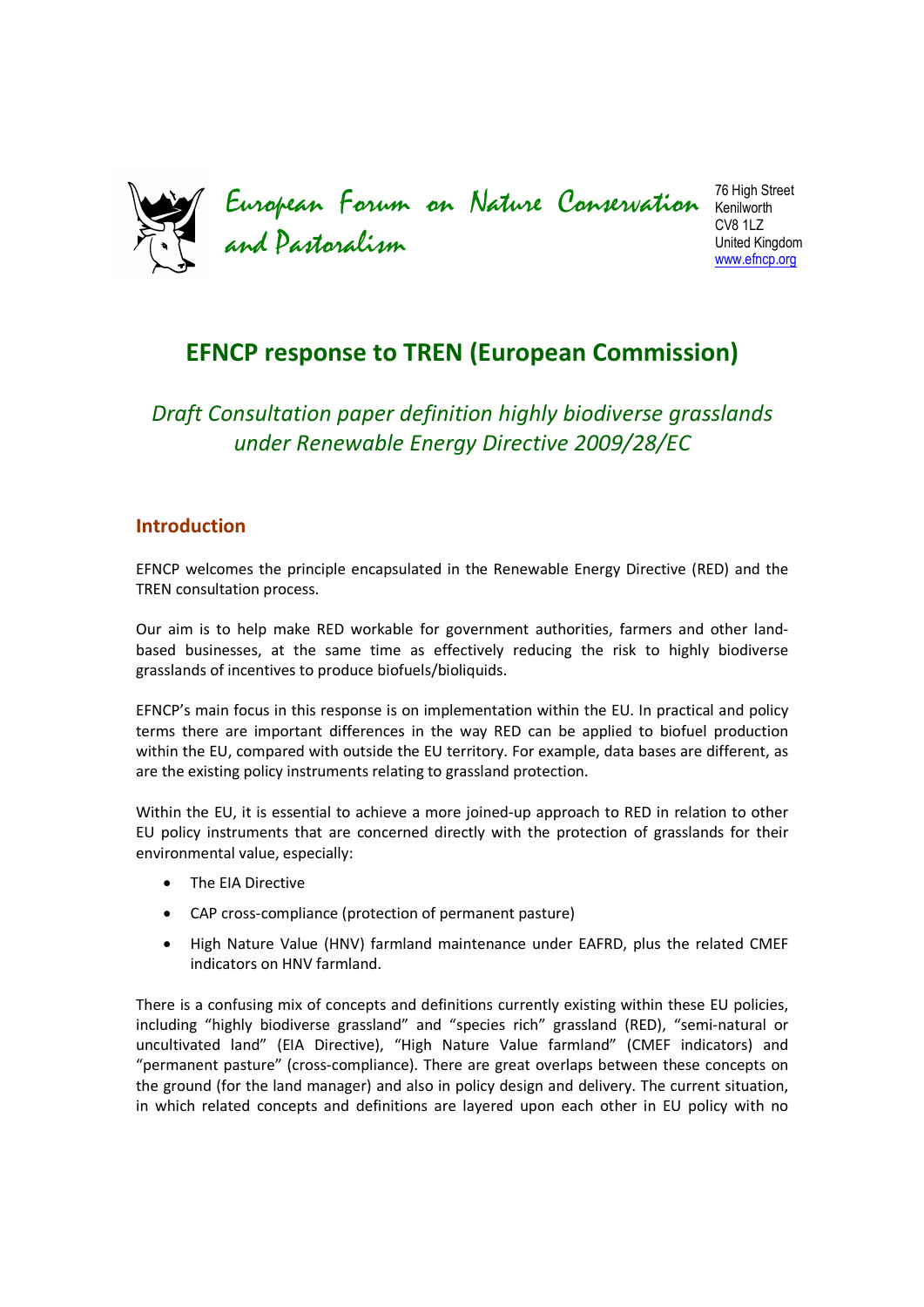apparent co-ordination, leads to considerable confusion for practitioners. We feel this lack of integration continues to be apparent in the Consultation document.

The need for 'efficiency' and 'cost-effectiveness' of any solution to RED implementation should be seen in this context. The benefits of a coherent and consistent approach will result not only in simplicity of implementation by Government but make a real contribution to both reducing and clarifying the administrative burden for the farmer in accordance with Community policy. We believe that this would be a major step forward in the implementation of the Gothenburg principles while recognizing the needs of businesses.

It is in particular essential for the Commission services to address the development and integration of data systems, working towards a common data system for farmland of biodiversity value, integrated with European instruments such as LPIS (Land Parcel Identification System) and CORINE Land Cover.

Data systems are the main focus of our response to the Consultation paper, as we believe they are key to finding an effective solution. It is important to distinguish between what is possible with existing data systems as they are currently constructed; and what is potentially possible if data systems are adapted and developed. As a point of principle, within the EU and globally, the aim should be to develop data systems that respond to current and future policy priorities, and not be anchored to existing systems if these are found to be inadequate.

Overall, EFNCP urges the Commission to take an integrated and long-term approach to data systems for implementing RED in combination with other related policies. The data issues are not going to go away and must be tackled sooner or later. It is important to develop systems and mechanisms that are efficient and effective in steering biofuels away from land that is highly biodiverse, and these same mechanisms and systems should serve to protect the same land from agricultural intensification and misuse (EIA Directive and cross-compliance) and abandonment (HNV farmland maintenance). On-site assessment will be necessary in some situations but it is not realistic to follow this approach in all cases.

In the EU currently there is a range of data systems, data categories and concepts related to grasslands that are not co-ordinated or integrated. The relevant data systems are:

- Land-cover data based on satellite images (CORINE land cover)
- Agricultural land-use data (LPIS map data, IACS and FSS data)
- Biodiversity data (inventories of semi-natural, natural grasslands and other habitats; inventories of species).

In principle it should be perfectly possible to develop and integrate these data systems, and to adapt them in such a way as to permit an effective identification of the grassland types that should be protected under RED, EIA Directive and CAP cross-compliance and that also should be monitored under the CMEF HNV farmland indicator.

At present this integration does not happen at EU level nor in most Member States. Also, EU data systems such as CORINE, LPIS and FSS are constructed in such a way that the categories are not well-suited at present to identifying the grassland types most likely to be highly biodiverse.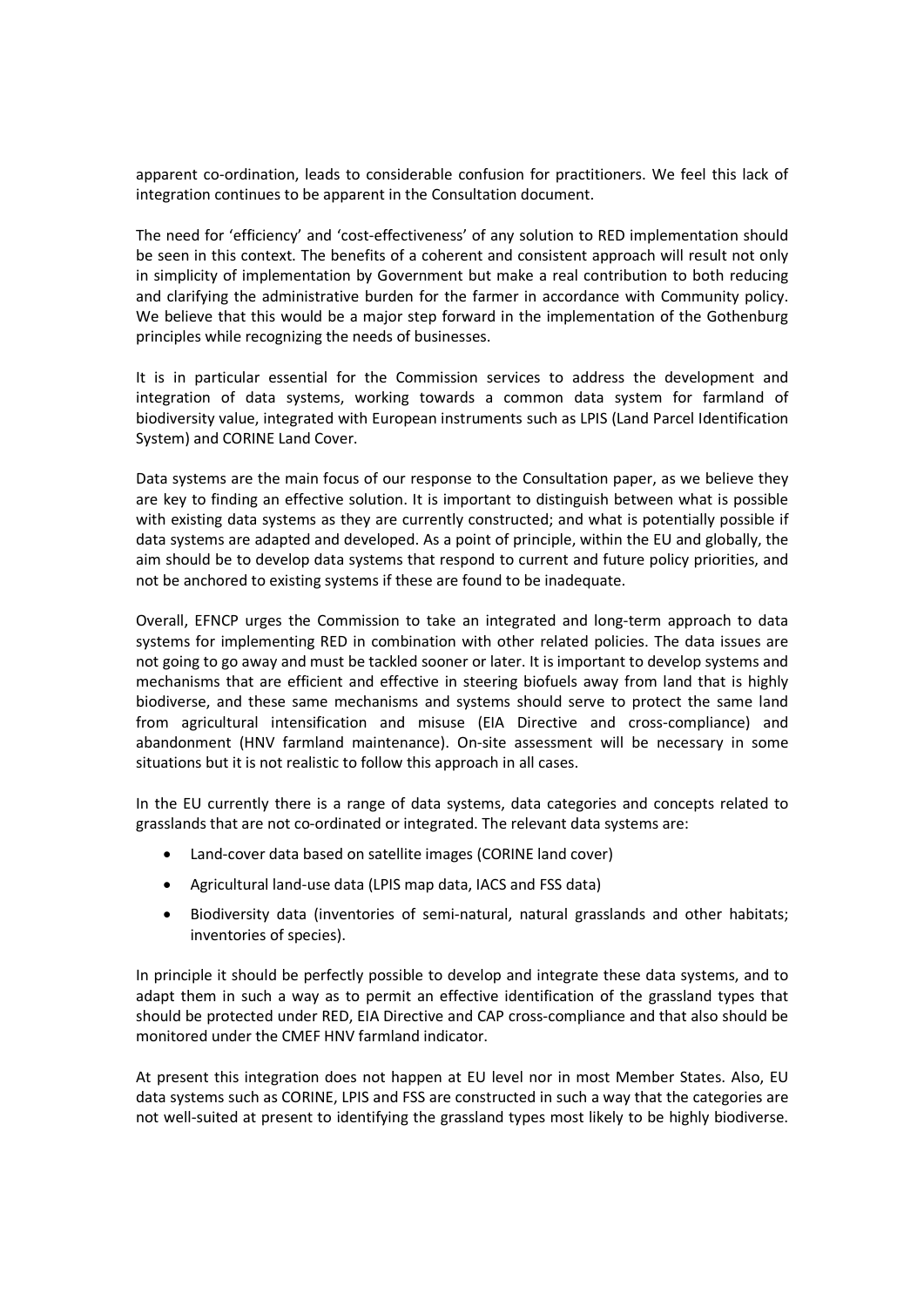The development of habitat and species inventories is highly variable across the EU Member States and there is no pan-European inventory of highly biodiverse grasslands.

However, this does not mean that it cannot be done. Examples exist of data systems that are better suited to the needs of RED implementation and of the other policies referred to above. For example, the UK Land Cover 2007 distinguishes improved grassland from non-improved grassland, which is highly relevant, as explained below. Several EU countries have welldeveloped inventories of semi-natural grasslands. In Bulgaria and Slovakia data on the location of semi-natural grasslands have been incorporated into LPIS. Although teething problems are reported, the approach is commendable and offers potentially efficient solutions for the range of policy objectives concerning grassland conservation referred to above. In fact without developing LPIS in the way begun by these Member States, we believe it is impossible to achieve an effective implementation of these EU policies.

The EU initiative INSPIRE (Infrastructure for Spatial Information in the European Community) provides a potential framework for addressing these issues at the EU level.

# **Consultation questions**

#### **1) Do you have comments on the suggested operational definition of the two categories of grassland?**

Recital 69 of RED explains the basis for establishing a system for preventing the destruction of highly biodiverse grasslands. Key wording for consideration of definitions is highlighted below:

"The increasing worldwide demand for biofuels and bioliquids, and the incentives for their use provided for in this Directive, should not have the effect of encouraging the destruction of biodiverse lands. Those finite resources, recognised in various international instruments to be of value to all mankind, should be preserved….

…Having regard, furthermore, to **the highly biodiverse nature of certain grasslands, both temperate and tropical, including highly biodiverse savannahs, steppes, scrublands and prairies, biofuels made from raw materials originating in such lands should not qualify for the incentives provided for by this Directive**. The Commission should establish appropriate criteria and geographical ranges to define such highly biodiverse grasslands in accordance with the best available scientific evidence and relevant international standards."

The Directive does not provide an overarching definition of "grassland". However, it does refer in Recital 69 to a range of grassland types (*highly biodiverse savannahs, steppes, scrublands and prairies*). These include explicitly some types that often have a high proportion of woody plants, particularly scrublands, and in some cases a dispersed tree cover, as in the case of savannahs. Such communities are indeed often highly biodiverse, and their protection against destruction is as important as purely herbaceous grasslands.

**The Consultation Paper proposes an overarching definition of grasslands which includes the words "with few woody plants". This definition conflicts with the range of grassland types set out in Recital 69 of the Directive. A different overarching definition is needed, which covers**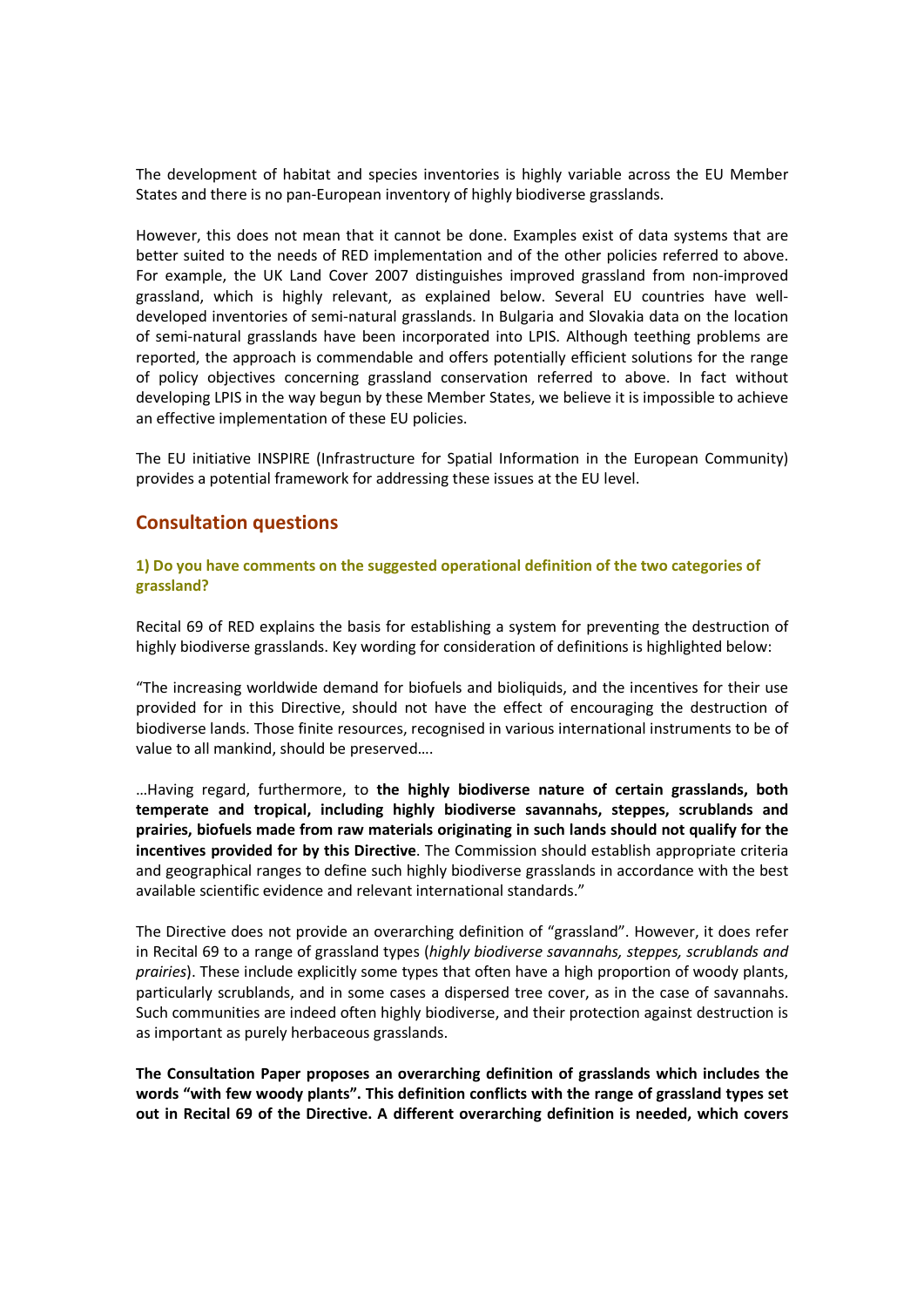# **the full range of highly biodiverse grassland types, including types with a large proportion of scrub and shrubs, and in some cases a dispersed tree cover that may reach up to 50% (e.g. in Spanish dehesas and Portuguese montados).**

Bearing in mind that Artivle 17.4(b) of RED defines forested areas as having more than 30% tree cover, we propose the following overarching definition of grasslands:

### **"a terrestrial ecosystem dominated by herbaceous and/or scrub vegetation and with a tree canopy cover of no more than 30%"**

This definition provides an overarching definition that captures all types of highly biodiverse grasslands.

The definitions proposed in the Consultation paper for natural and non-natural grasslands are different from those in the RED. A key difference is the inclusion of the phrase **"maintained for at least 5 years"** in the definition of non-natural grassland. In other words, this new definition would exclude Temporary Grasslands (as defined by EUROSTAT and FAO) from the definition of non-natural grasslands for the purposes of RED. As explained below, we believe this is a sensible cut-off point. However, rather than including this in the definition of non-natural grasslands (making the definition not strictly correct) we suggest that the concept of Temprary Grasslands is introduced under the approach to identifying "no go" and "go" areas for biofuels. Temporary Grasslands would be assumed to be not "highly biodiverse" except where an area has been identified as of biodiversity value under a national or international designation, such as Ramsar sites.

We do not have other specific comments on the new definitions proposed by the Consultation paper.

In the RED definition of highly biodiverse non-natural grasslands (Article 17.3 (c) (ii), the phrase **"and not degraded"** needs to be explained. The word "degraded" should be understood as referring to the biodiversity value of the grassland. It should NOT be understood in the sense of "degraded lands" as defined in the Annex  $V$  (C) 9. This definition considers degraded lands to include land with "significantly low organic matter content and has been severely eroded". Such conditions occur in the case of certain types of highly biodiverse grasslands, for example over large areas of the Mediterranean region. The fact that soils are degraded does not mean that the biodiversity value of the grassland in question is necessarily low. In the context of climate change, the carbon sequestration capacities of these areas require restoration; conversion to use for cropping is rarely appropriate.

We are concerned that the Consultation paper limits itself to two categories of grassland (natural and non-natural) and does not give consideration to the concept of **semi-natural grasslands**. These are non-natural grasslands that have not been improved for forage production through activities such as fertilisation and reseeding, and thus mimic natural grasslands. There is a wealth of literature and research into semi-natural grasslands in Europe and these communities are a priority for many nature conservation bodies, and well represented in the EU Habitats Directive. The identification of highly biodiverse non-natural grasslands is related closely to the concept of semi-natural grassland. Furthermore, in the EU context there are imporant interplays between the RED and the EIA Directive, which requires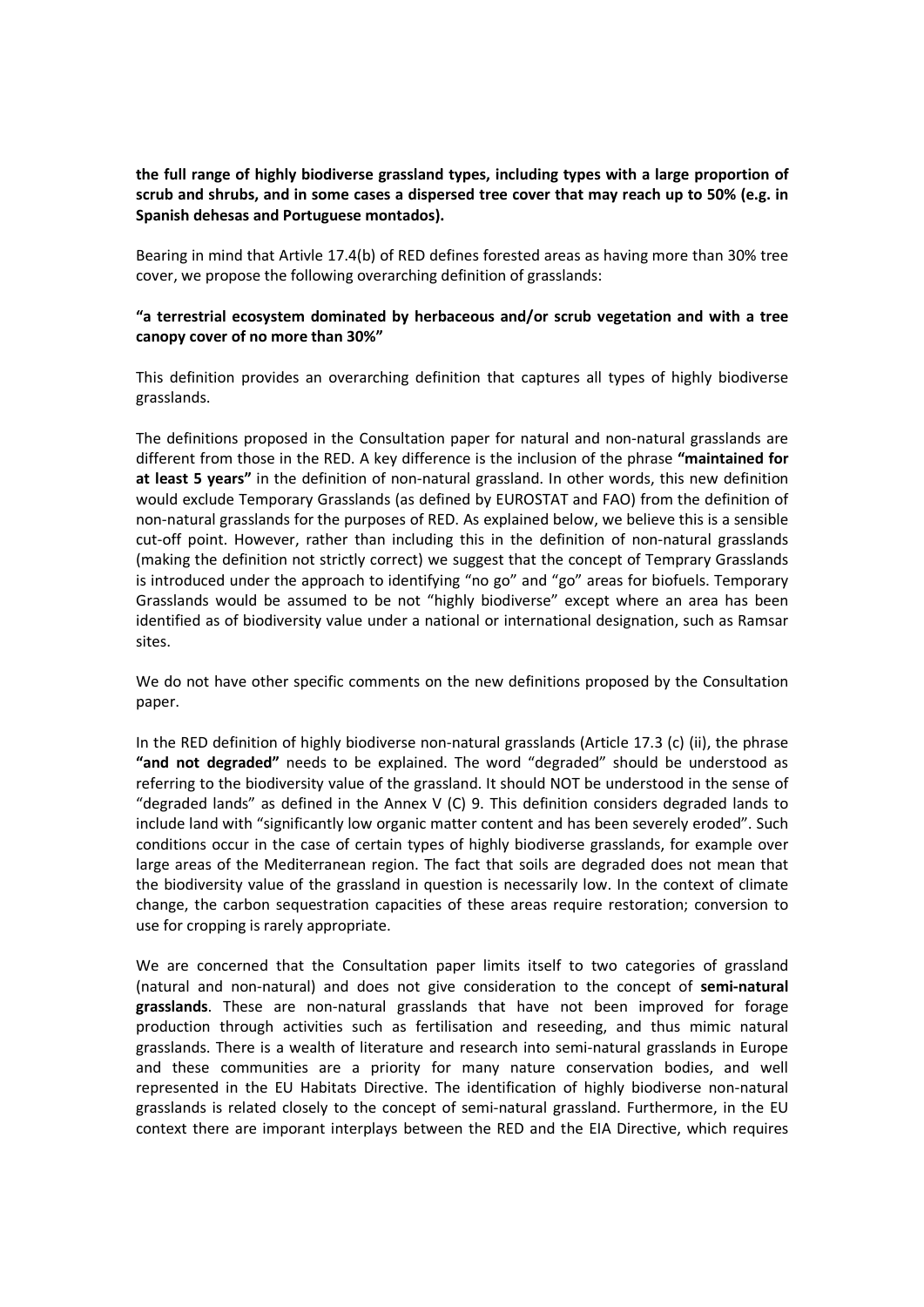assessment of projects affecting "semi-natural" and uncultivated land. New policies such as RED should use established and recognised concepts as far as possible.

### **2) Do you agree that it is not possible to define highly biodiverse grasslands in a way that would permit their identification through remote sensing data/satellite photographs?**

Data sources based on satellite information (e.g. land cover data sets) generally do not use categories such as "highly biodiverse" and "not highly biodiverse". However, it may be possible to devise a system for distinguishing grassland types that are *likely* to be highly biodiverse from grassland types that are not, without recourse to on-site assessment. In other words, a first level of separation that would allow a green light for biofuels production on certain grassland types which, because of their basic characteristics, are very unlikely to be highly biodiverse. And conversely, a presumption against biofuel cropping on grassland of types that have a significant probability of being highly biodiverse (i.e. types that are potentially highly biodiverse).

Grasslands under more intensive management (temporary and annual grassland) can be assumed never to be highly biodiverse, although in certain circumstances they may be important as feeding areas for particular wildlife species, especially birds.

In terms of FAO grassland categories, this means that the grasslands least likely to be highly biodiverse are annually sown grasslands and Temporary Meadows and Pastures (defined as reseeded within five years). We propose that these grasslands would be assumed to be not "highly biodiverse" except where an area has been identified as of biodiversity value under a national or international designation, such as Ramsar sites.

The grasslands that ARE likely to include highly biodiverse types are those defined by FAO and EUROSTAT as **Permanent meadows and pastures.** The FAO definition for Permanent meadows and pastures is **"land used permanently (five years or more) to grow herbaceous forage crops, either cultivated or growing wild (wild prairie or grazing land)"**. As pointed out under question 2 above, for the purpose of RED and other policies concerned with biodiversity on grasslands, these should not be limited to "herbaceous" types only.

Permanent meadows & pastures are divided by FAO into Cultivated and Naturally grown. The former are "managed and cultivated" (although not resown more frequently than every five years), in other words they have undergone some agricultural improvement. The Naturally grown type are defined as "land not being controlled under permanent meadows and pastures, such as wild prairie or grazing land". This "Naturally grown" category is the most likely to harbour high biodiversity, because the grassland is not only permanent, but has not been agriculturally improved.

The issue which we face is first whether such categories can be taken as a proxy for separating potentially 'highly-biodiverse' grasslands from the rest; and second, whether these categories can in practice be identified reliably on the basis of remote sensing.

Our proposal is that permanent grassland not subjected to agricultural improvement ("nonimproved grassland") can be taken as likely to be highly biodiverse; whereas permanent grassland subjected to agricultural improvement can be taken as unlikely to be highly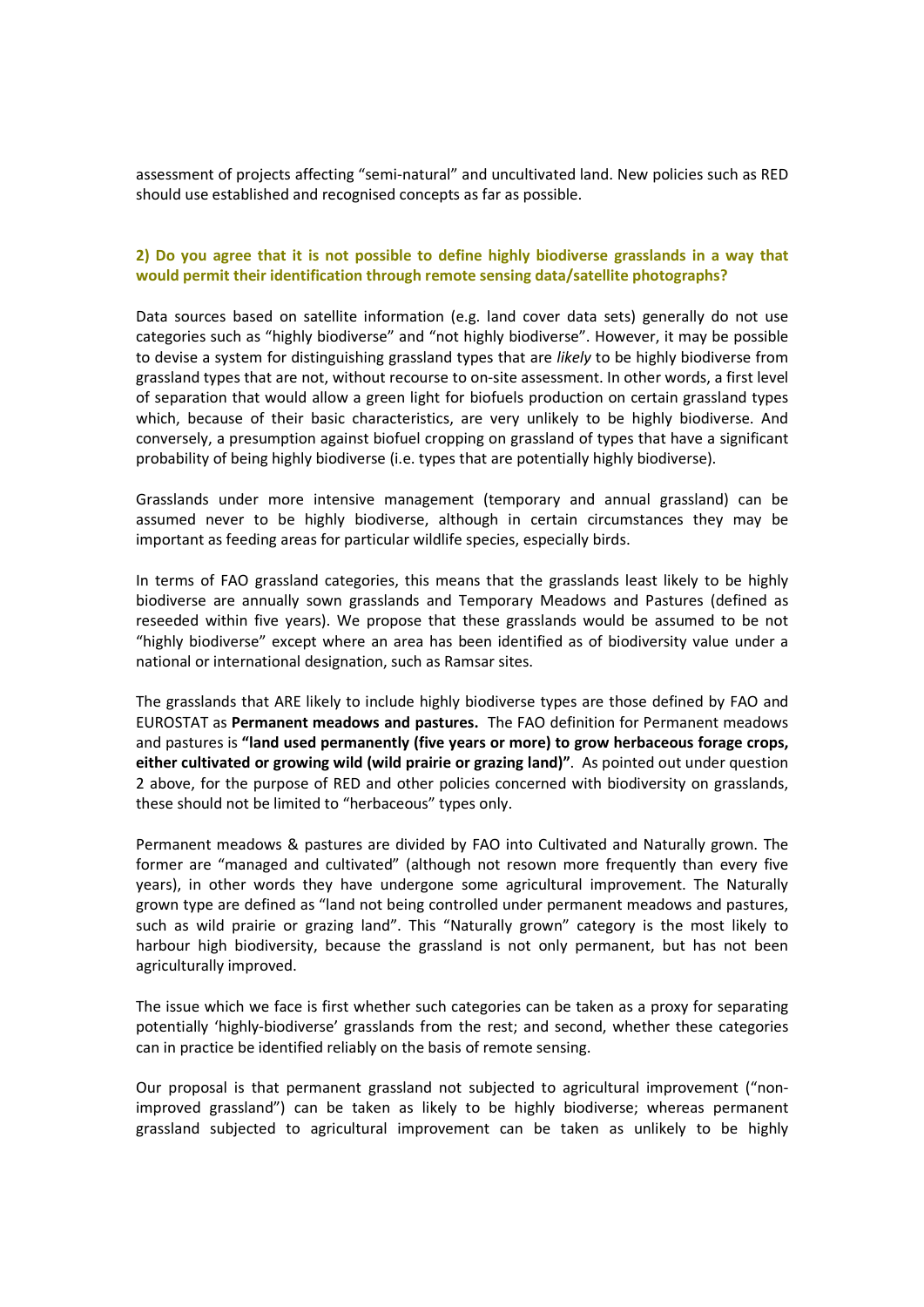biodiverse, alongside temporary grassland. The reasoning is explained below. The UK system of Biodiversity Action Plan (BAP) habitat categories also follows this premise.

Biodiversity in grasslands occurs both above the ground and within the soil, with the vast majority of species being found in the latter. These invertebates, fungi, bacteria and so on provide the landscape with its robustness and capacity to stand up to environmental challenges, not least climate change. It is important therefore that both the above and below ground diversity are given their due importance and that large or conspicuous species are not given too much weight.

The least biodiverse grasslands are those which have been managed 'intensively' over many years, especially those which have received herbicides and inorganic fertilizers. Many of these intensively used grasslands may have originated as sown grasslands, but now fall into the 'permanent grassland' category through being over 5 years old. The literature suggests that as well as being species poor in the sward, they have an impoverished soil biota.

Long-established grasslands which have not received herbicides or large quantities of fertilizer (and especially of inorganic fertilizer) are likely to be highly-biodiverse. The difficulty arises because some of these grasslands have been grazed at high stocking densities and are therefore rather poor in higher plant species, being dominated by a few vigorous grasses and grazingresistant herbs (often considered 'weeds'). However, it has been shown that in the Atlantic biogeographical zone at least, such grasslands can still be highly-biodiverse as regards the largest species groups – invertebrates and other soil biota. These grasslands are in fact strongholds for some species groups, such as grassland fungi.

Climatic factors mean that circumstances in which permanent (or near-permanent) grasslands are the agronomically-rational *intensive* land use are limited. In the continental, Boreal or Mediterranean zones, intensively managed land usually falls within an arable rotation. Permanent grasslands tend not to be ploughable and to be more extensively managed. Only in the Alpine and Atlantic zones are there large areas of intensively managed permanent grasslands. It is to these areas that we must turn to examine whether these grasslands can be separated by their biodiversity level.

Is it then possible to distinguish older, less intensively managed permanent grasslands from more intensive swards that are not likely to be highly biodiverse? The assumption made in the Consultation paper and in some of the responses we have seen is that it is not. We question this, and feel that this conclusion may be based on consideration of *higher plant* biodiversity only – a very small part of the overall biodiversity of the grassland ecosystem.

The UK can be used to illustrate what should or should not be possible. The UK Land Cover 2007 data base distinguishes improved grassland from non-improved grassland on the basis of satellite imagery. It is reasonable to assume that such divisions between categories of land as are used are ones that are workable in practice. Interestingly, the 'non-improved' land class includes not only *floristically*-diverse swards but also the long-established grasslands which retain a highly biodiverse soil biota. This suggests that the difficulties of separating out highlybiodiverse grasslands may be more apparent than real.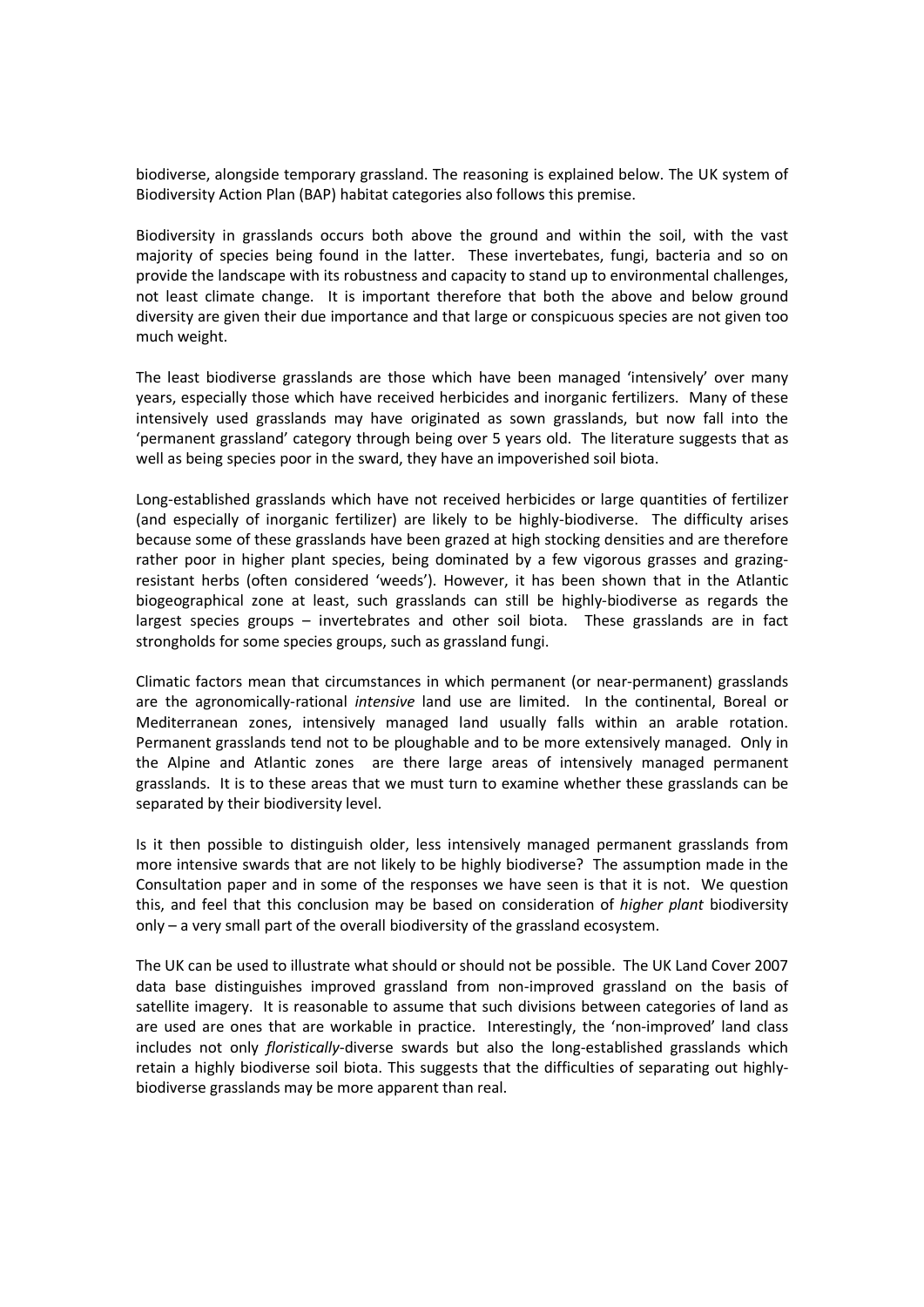The UK is only one Member State and wider conclusions should be drawn with caution. Nevertheless we suggest that since the UK is very representative of the extreme variations within the Atlantic zone and that the Atlantic zone is likely to be the one which would raise doubts about the efficacy of remote sensing for the identification of highly-biodiverse grasslands, for the reasons outlined, the basic assumption of the consultation – that this cannot be done – is poorly founded and may well be erroneous. We suggest that the Commission liaises directly with the Centre for Ecology and Hydrology in the UK to get expert technical advice on this issue.

The equivalent data base at the European level is CORINE. At present the land cover classes (CLC) used in CORINE are not suitable for distinguishing non-improved grasslands from improved grasslands. The "Pastures" class (2.3.1) includes temporary grasslands and more productive types of permanent grassland in one category. However, the "Natural grassland" class (3.2.1) probably is non-improved in the majority of cases<sup>1</sup>. Potentially, the CORINE classes could be redefined to make the separation between improved and non-improved grasslands.

Similar issues occur with agricultural land-use data in the EU, such as the Farm Structures Survey (FSS). Permanent Grassland under FSS is broken down into two sub-types, defined as:

- "Permanent Pasture and Meadows On good or medium quality soils. These areas can normally be used for intensive grazing.
- Rough Grazings Low yielding permanent grassland, usually on low quality soil, for example on hilly land and at high altitudes, usually unimproved by fertiliser, cultivation, reseeding or drainage. These areas can normally be used only for extensive grazing and are not normally mown, or are mown in an extensive manner; they cannot support a large density of animals" (Handbook on implementing the FSS and SAPM definitions, Eurostat, September 2008)."

The Permanent Pasture and Meadows sub-type will include intensively-farmed silage fields, and permanent pastures that may be reseeded every five years and/or heavily fertilised. However, highly-biodiverse traditional semi-natural hay meadows can also be expected to fall within this category. The current FSS categories do not allow for a distinction between improved and unimproved grassland, but this could be changed to make the data more relevant to current policy requirements.

At the global level, the GLC2000 project uses the FAO Land Cover Classification System (LCCS). This is a hierarchical classification, which allowed each regional partner to describe the landcover classes at the thematic detail best suited to the landcover in their region of expertise, whilst following a standardised classification approach. The LCCS allowed the regionally defined legends to be translated into more generalised global landcover classes for the GLC2000 global product.

The relevant land cover class in GLC2000 is "Natural and Semi-Natural Primarily Terrestrial Vegetation", which includes:

 $\overline{a}$ 

 $<sup>1</sup>$  Some of the assumptions in CORINE are questionable, for example distance from settlements is</sup> applied as one criterion for distinguishing so-called 'Natural grassland' from 'Pastures'.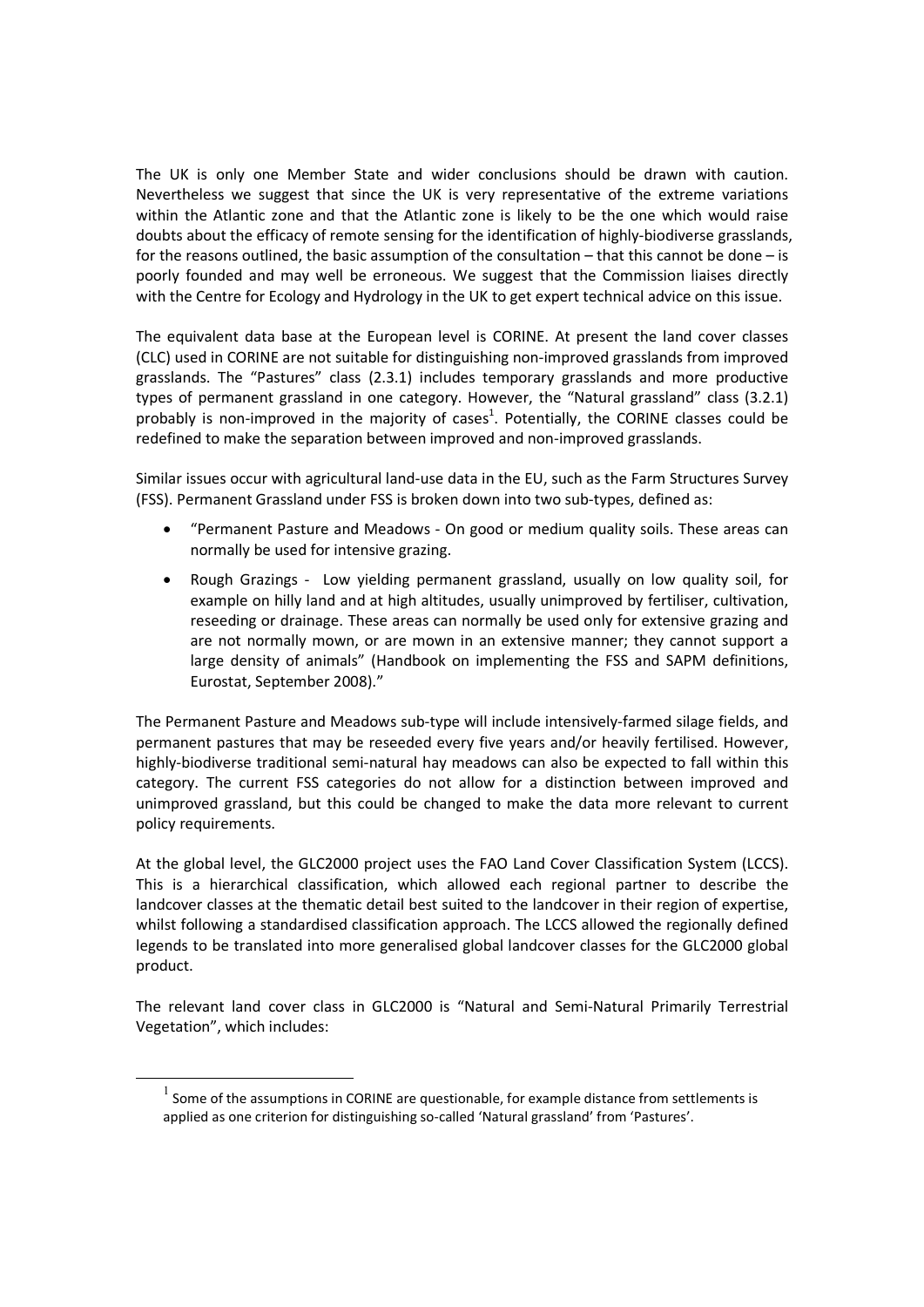- Herbaceous Sparse Vegetation / Sparse Shrubs
- Herbaceous Closed to Open Vegetation

Overall, there are complex questions to be resolved which can be broken down into the following issues:

- How are categories defined in data systems? For example, the UK Land Cover divides permanent grassland into "improved" and "non-improved" types. The categories in CORINE and FSS are less useful, but this does not mean necessarily that they could not be adjusted to new policy objectives such as those covered by RED. The GLC2000 categories appear to be suitable, but would need to be investigated much more closely.
- In cases where the categories are suitable, what is the accuracy of methods for distinguishing these categories using satellite imagery (for the UK case this should be checked with CEH)?
- What are the criteria used for interpreting the raw data and converting them into a land cover map, and are these sufficiently robust?

The table in Annex 1 illustrates where "potentially highly biodiverse" grassland sits within current grassland definitions and data systems in the EU.

# **3) Are you aware of, or would you suggest, possible ways of identifying (ranges) of highly biodiverse grasslands, other than through on-site assessments?**

We believe that administrative efficiency and common sense dictates that the aim of any procedure should be to eliminate 'simple' sites from consideration at as early a stage as possible, whether they be clearly appropriate for conversion ("go areas") or clearly inappropriate ("no go"). On-site procedures should concentrate on those sites where there is uncertainty. Any dubiety should be in favour of non-conversion of grassland, not least since highly-biodiverse grasslands are themselves not only part of the mechanism for ameliorating climate change through carbon sequestration, but also of the ecological 'infrastructure' which makes landscapes robust for biodiversity conservation in the face of climate change.

We suggest therefore that the Commission follows the rationale of the UK Land Cover Survey (and UK Biodiversity Action Plan) and assumes a strong correlation between 'improved/nonimproved' and 'non-highly-biodiverse/highly-biodiverse. An appeal mechanism for on-site assessment should be put in place with criteria which clearly address grassland biodiversity in its totality – above ground and in the soil.

In addition, the Commission should promote the development of semi-natural (or "highly biodiverse") grassland inventories across the EU, following models already existing in a number of Member States.

We believe that both the relevant land cover data and data from semi-natural grassland inventories should be incorporated into LPIS to create a highly efficient and effective system for implementing the provisions of RED and of the other EU policies referred to above. This would be of great benefit to effective policy implementation and to farmers and other land managers. See 6 below.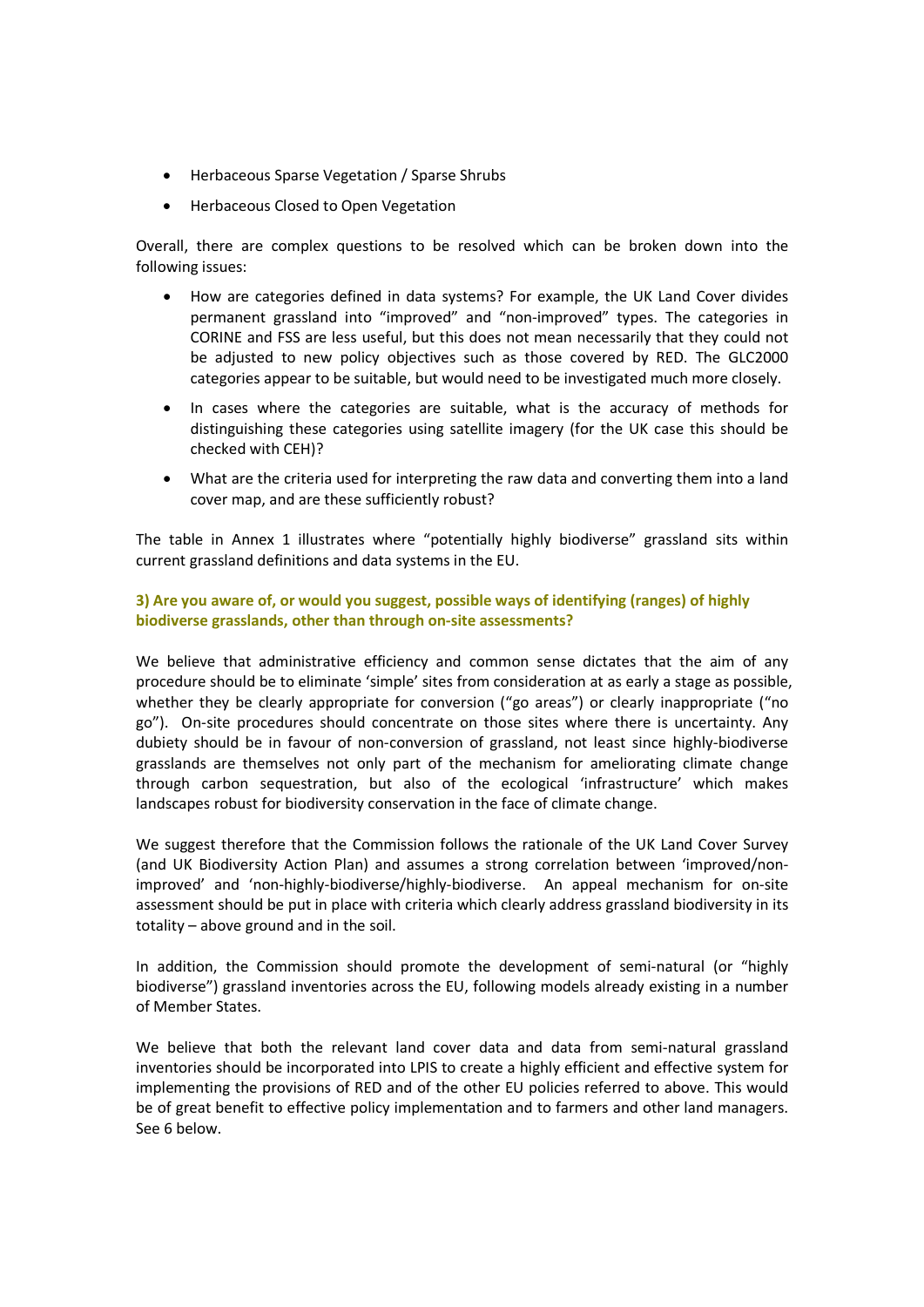### **4) Which approach of the three possible approaches 1, 2 and 3 do you prefer? Please motivate your response and the implications in terms of economic burden, and efficiency.**

Approaches 1 and 2 would provide very unsatisfactory protection for highly biodiverse grasslands in the non-natural category. Certainly within Europe and probably in other regions of the world, there is no reason to consider these grasslands of less value than natural grasslands. In the EU, a large proportion of semi-natural grasslands are not within existing protected areas.

Some form of on-site assessment is needed in situations that cannot be clearly identified using existing data bases as either "no go" or "go". See our responses to 3, 5 and 6.

- **5) Do you have comments on the suggested criteria for assessment of highly biodiverse grassland, including:**
- **Quantifiable indicators for the suggested operationalising approach, their reliability, precision and feasibility;**
- **The existence and status of possible suitable lists of species;**
- **The range of areas that would be currently covered by such lists?**

While in principle measuring 'biodiversity' clearly involves measuring both the number and variety of organisms, this information is not available for most species groups in the detail and reliability necessary for this kind of assessment. Going down the "counting species" route will lead to administrative complexity, a false sense of precision and a failure to protect less wellknown species groups.

Fortunately, there is another approach. Species live together in habitats, which, while not simple to identify, are still much easier to distinguish. We suggest that the premise of the consultation be re-examined and that the remote sensing possibilities are explored more thoroughly, including the options for adapting and developing existing systems such as CORINE and GLC2000, and for the development of semi-natural grassland inventories and their incorporation into LPIS.

# **6) Is there be a better suited alternative approach or can one be developed? Please bear in mind the end result has to be able to distinguish "go" and "no-go" on legally sound and objective bases.**

This Directive will have to be implemented on the ground through the monitoring and enforcement of hard-pressed administrators and understood and complied with by SMEs (mostly farmers) for whom the administrative burden is getting every more onerous and complex. It is very important that the implementation of this Directive is as 'joined-up' as possible with other Community rules and instruments, to ensure efficiency and ease of administration, better compliance and to maximise the chance of actually achieving the policy goals set.

Farmers and administrators have, as has been pointed out, to deal with a number of similar (but possibly different) policies. The agricultural intensification or conversion of semi-natural and uncultivated land is controlled by the EIA Directive. The conversion of permanent pasture is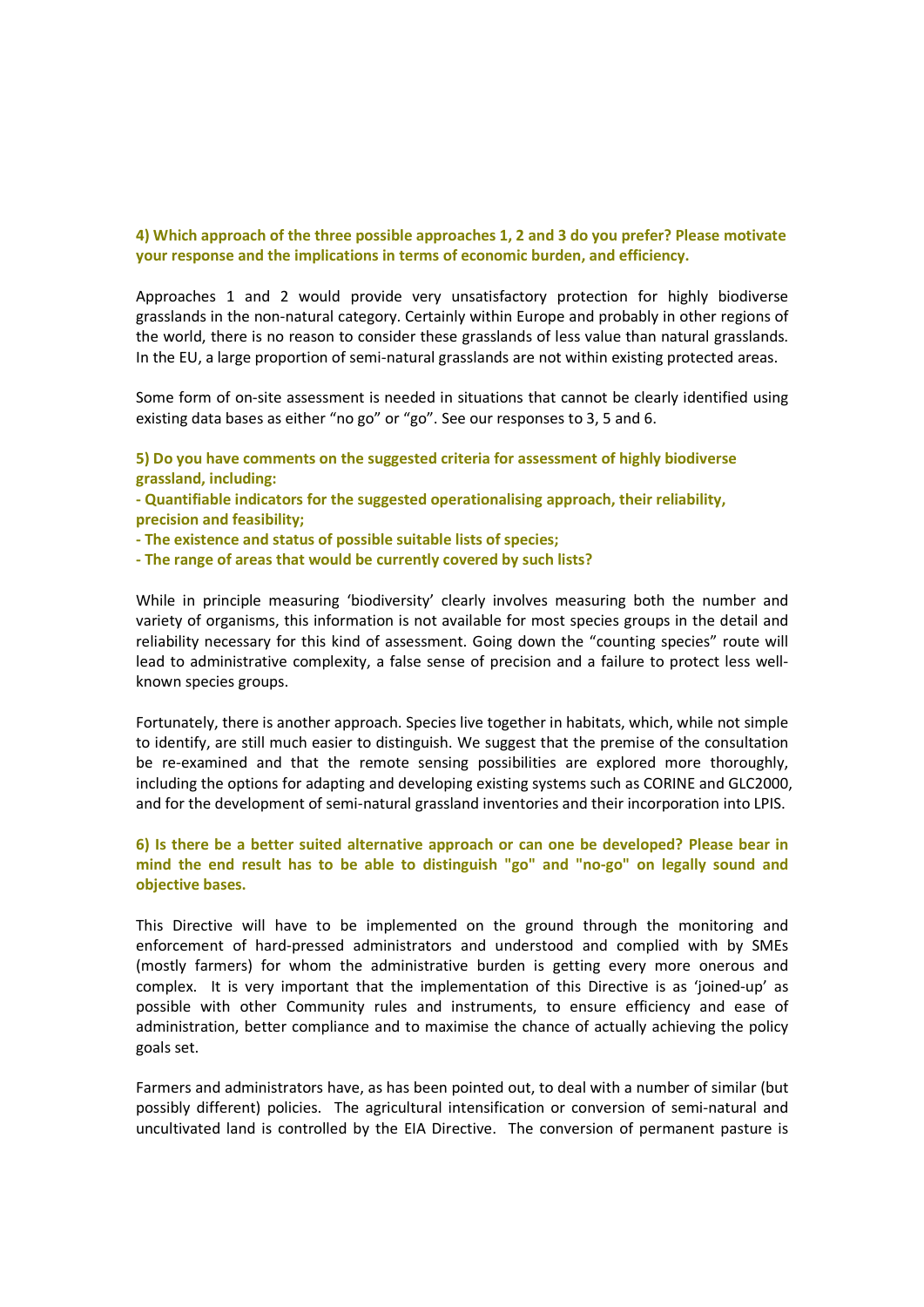controlled, at least at the level of the administration, through cross-compliance in the CAP. On a more positive note, funding is to be targeted for maintaining and enhancing 'High Nature Value' farmland – farmland defined in the Commission guidance as having a high proportion of 'seminatural' habitats.

We believe strongly that this muddle serves no-one well. Not the farmer certainly – he is just confused, leading to inadvertent breaches and distracting him from his work with a mountain of paperwork. Not the administrator, who is often as confused as the farmer and has yet another round of inspections to add to his load. However the most important things to suffer are the policy goals themselves, whether it is promoting farming systems important for biodiversity, protecting our ability to respond to climate change or safeguarding our vitally-important soils.

It is clear to us that there are overlaps here. Biodiverse grasslands are HNV grasslands and are semi-natural grasslands. Grasslands on peat and humic soils are also permanent grasslands protected by cross-compliance. And so on. It is essential that Commission services – TREN, Agri, Env – collaborate with Member States to rationalise this confusion and present farmers and administrators on the ground with one set of requirements, backed up by one indicative data system which is easily understood by farmers.

Such a data system does not have to be invented from scratch – its basic form exists already in the Land Parcel Identification System (LPIS) mandatory for every Member State in support of the CAP Integrated Administration and Control System. Until the recent reform of the CAP, this database contained a huge level of detail about land use – some relevant and some not, but the point is that farmers and administrators are familiar with it and that it covers almost all agricultural land (the gaps could be easily filled).

Some Member States have reduced the level of detail and the amount of information gathered annually from farmers in IACS. However this 'simplification' did not lead to a lessening of the burden for farmers – they were still subject to all the rules about semi-natural land or permanent pasture. LPIS should be used as a system for helping farmers and administrators to apply these rules.

We therefore encourage TREN to engage with Agri and Env with a view to making LPIS maps a real tool for farmers and administrators, and a practical aid to implementing the range of EU policies concerned with conserving grasslands. It should provide a reference as to which fields are a) non-biodiverse improved permanent pasture and b) semi-natural, highly-biodiverse vegetation. In this way cross-compliance is satisfied (applying to a + b), RED and EIA are satisfied (applying to b) and HNV farmland monitoring is aided (b again).

This is a real opportunity for integrated outcomes, raising hopes that the RED will not be another Directive more respected in the breach than the observance.

#### \*\*\*\*\*\*\*\*\*\*\*\*\*\*\*\*\*\*\*\*\*\*\*

**FFNCP** Guy Beaufoy / Gwyn Jones info@efncp.org 4<sup>th</sup> February 2010